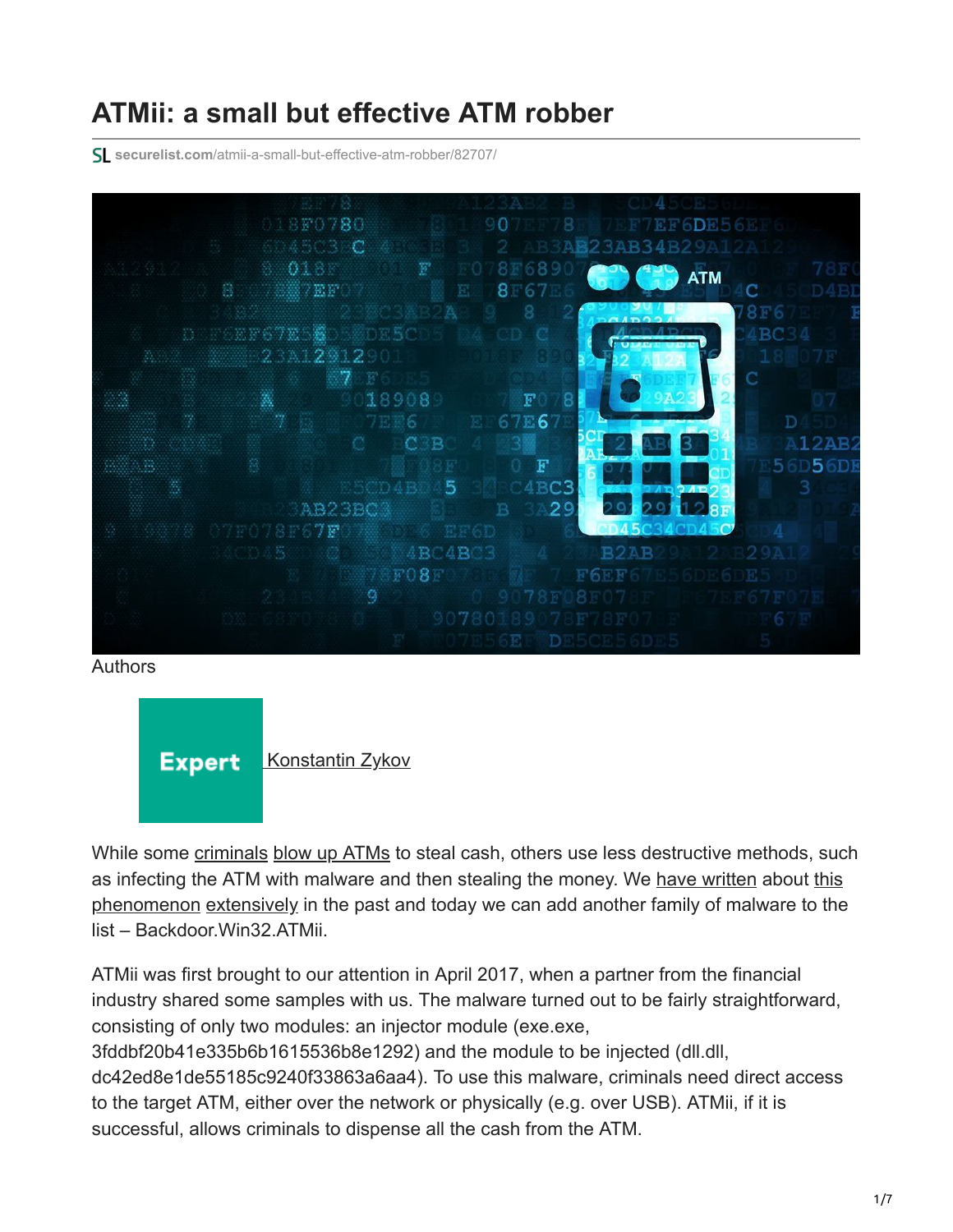## **exe.exe – an injector and control module**

The injector is an unprotected command line application, written in Visual C with a compilation timestamp: Fri Nov 01 14:33:23 2013 UTC. Since this compilation timestamp is from 4 years ago – and we do not think this threat could have gone unnoticed for 4 years – we believe it is a fake timestamp. What's also interesting is the OS that is supported by the malware: One more recent than Windows XP. We can see this in the image below, where the first argument for the OpenProcess() function is 0x1FFFFu.

| $h$ Process = OpenProcess(0x1FFFFFu, 0, dwProcessId);<br>if (hProcess )                                                                                                                                |  |
|--------------------------------------------------------------------------------------------------------------------------------------------------------------------------------------------------------|--|
| memset(&LoadLibraryW, 0, 532u);<br>$h$ Module = GetModuleHandleW(L" $k$ ernel32.dll");<br>LoadLibraryW = GetProcAddress(hModule, "LoadLibraryW");<br>$h$ Module 1 = CetModuleHandleW(I "kernel32 dll") |  |

*OpenProcess call with the PROCESS\_ALL\_ACCESS constant*

It is the *PROCESS\_ALL\_ACCESS* constant, but this constant value differs in older Windows versions such as Windows XP (see the picture below). This is interesting because most ATMs still run on Windows XP, which is thus [not supported](https://social.msdn.microsoft.com/Forums/windowsdesktop/en-US/eeb93be6-872c-4028-b0ae-cd873e089825/openprocess-error-in-windows-xp?forum=vclanguage) by the malware.

| Please choose an enum<br><b>TEL</b><br>$\times$ |             |                        |  |  |
|-------------------------------------------------|-------------|------------------------|--|--|
| Type name                                       | Declaration | Type library           |  |  |
| PROCESS_ALL_ACCESS                              | 001F0FFF    | MS SDK (Windows XP)    |  |  |
| PROCESS_ALL_ACCESS                              | 001F0FFF    | MS SDK (Windows 2000)  |  |  |
| PROCESS_ALL_ACCESS                              | 001F0FFF    | MS SDK (Windows NT)    |  |  |
| PROCESS_ALL_ACCESS                              | 001FFFFF    | MS SDK (Windows Vista) |  |  |
| PROCESS_ALL_ACCESS                              | 001FFFFF    | MS SDK (Windows 7)     |  |  |
| ▩<br>PROCESS ALL ACCESS                         |             |                        |  |  |
| Cancel<br>OK                                    | Search      | Help                   |  |  |

*A list of PROCESS\_ALL\_ACCESS values per Windows version*

The injector, which targets the *atmapp.exe (*proprietary ATM software*)* process, is fairly poorly written, since it depends on several parameters. If none are given, the application catches an exception. The parameters are pretty self-explanatory:

#### **param short description**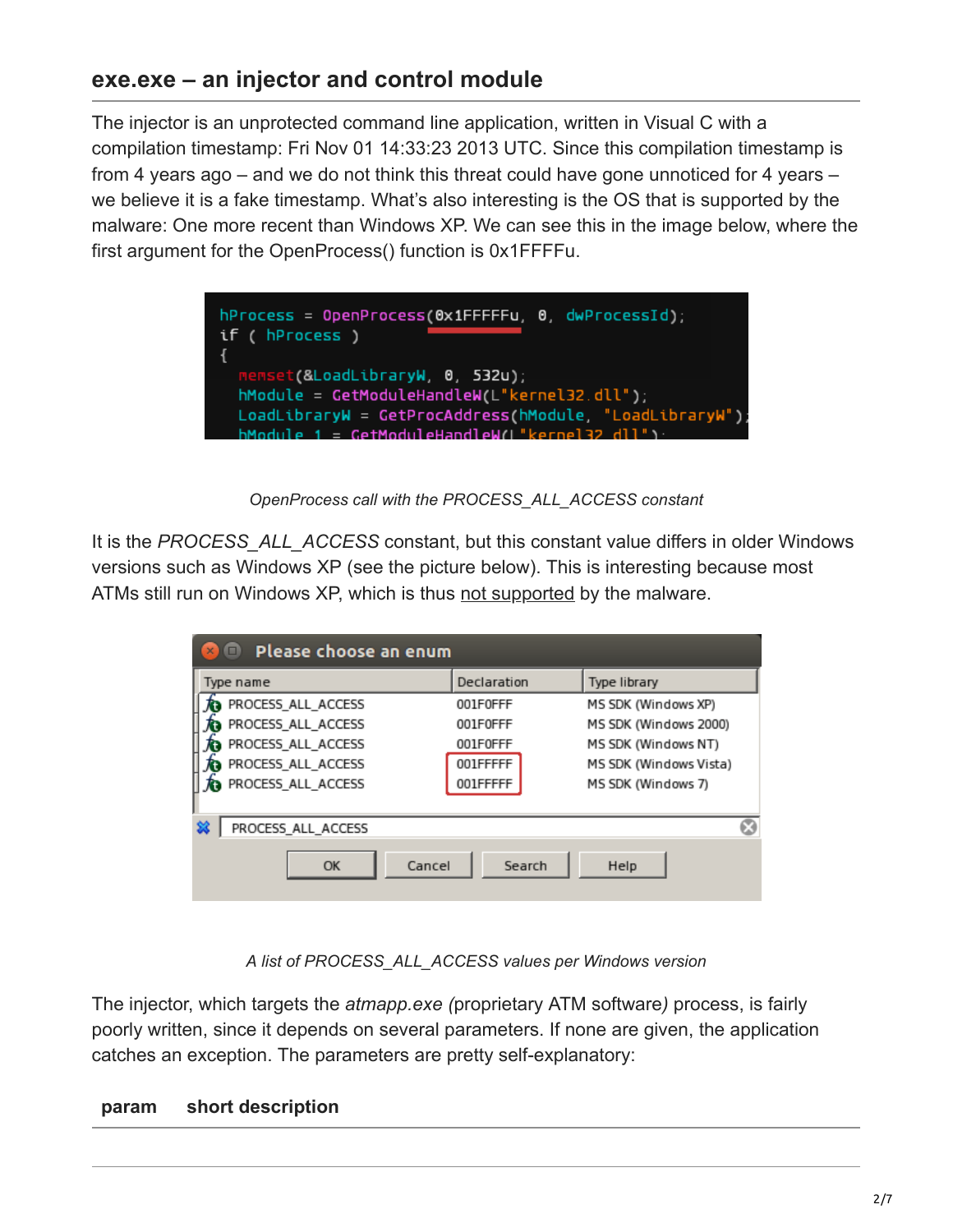| /load   | Tries to inject dll.dll into atmapp.exe process                                                |
|---------|------------------------------------------------------------------------------------------------|
| /cmd    | Creates/Updates C:\ATM\c.ini file to pass commands and params to infected<br>library           |
| /unload | Tries to unload injected library from <i>atmapp.exe</i> process, while restoring its<br>state. |

## **/load param**

*<exe.exe> /load*

The application searches for a process with the name atmapp.exe and injects code into it that loads the "dll.dll" library (which has to be in the same folder as the exe.exe file). After it has been loaded it calls the DLLmain function.

## **/unload param**

### *<exe.exe> /unload*

As the name already suggests, it is the opposite of the /load parameter; it unloads the injected module and restores the process to its original state.

### **/cmd param**

*<exe.exe> /cmd [cmd] [params]*

The application creates/updates *C:\ATM\c.ini* which is used by the injected DLL to read commands. The file is updated each time the .exe is run with the */cmd* param.



*Contents of c.ini after execution of "exe.exe /cmd info"*

The executable understands the following set of commands:

|      | command description                                                                                                                    |
|------|----------------------------------------------------------------------------------------------------------------------------------------|
| scan | Scans for the CASH UNIT XFS service                                                                                                    |
| disp | Stands for "dispense". The injected module should dispense "amount" cash of<br>"currency" (amount and currency are used as parameters) |
| info | Gets info about ATM cash cassettes, all the returned data goes to the log file.                                                        |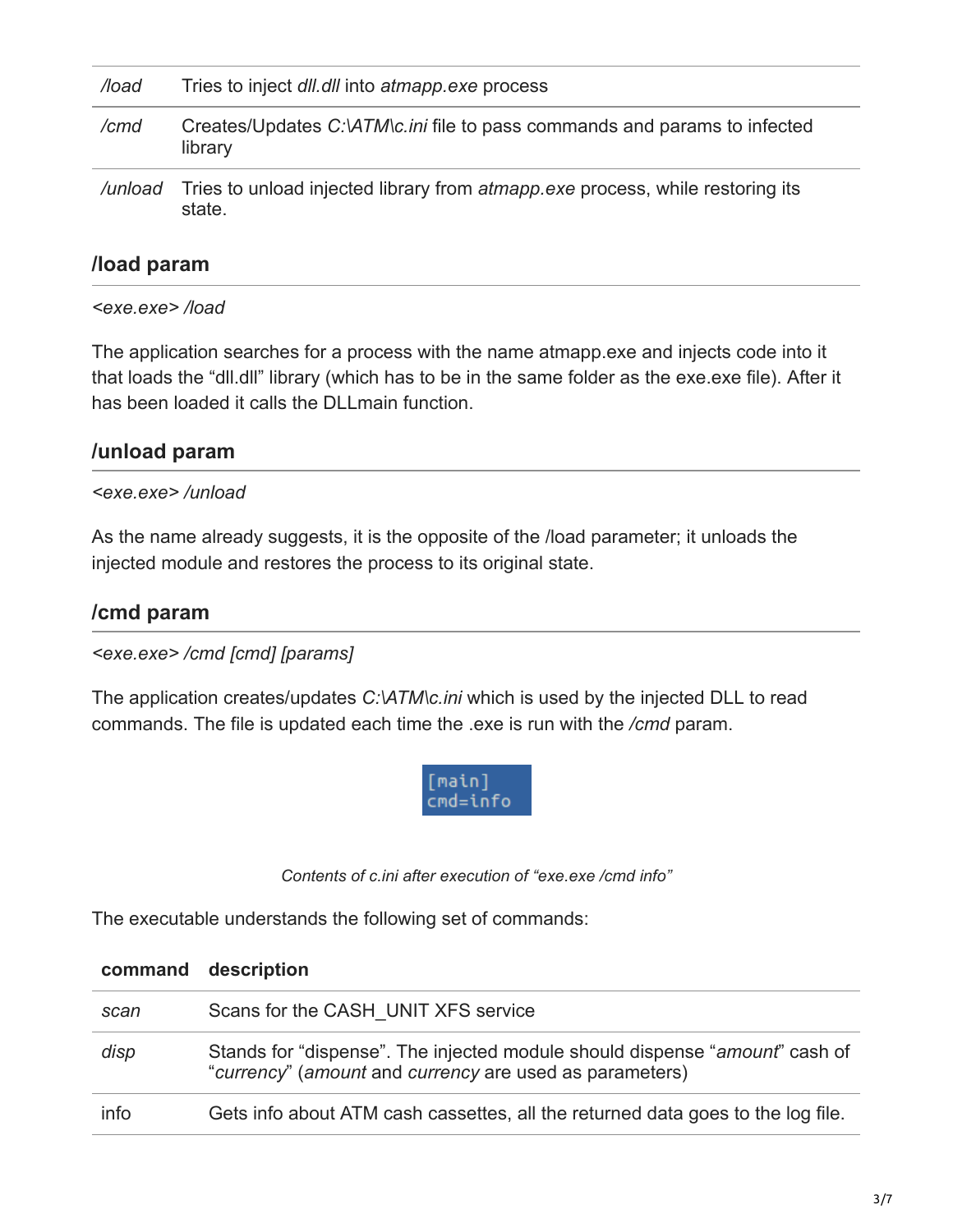## **dll.dll injecting module**

After injection and execution of the *DllMain* function, the *dll.dll* library loads *msxfs.dll* and replaces the *WFSGetInfo* function with a special wrap function, named *mWFSGetInfo*.

At the time of the first call to the fake *WFSGetInfo* function, *C:\ATM\c.ini* is ignored and the library tries to find the ATM's CASH\_UNIT service id and stores the result, basically in the same way as the *scan* command does. If the CASH\_UNIT service is not found, *dll.dll* won't function. However, if successful, all further calls go to the *mWFSGetInfo* function, which performs the additional logic (reading, parsing and executing the commands from the *C:\ATM\c.ini* file).



*Contents of C:\ATM\c.ini after execution of "exe.exe /cmd disp RUB 6000"*

Below is an output of the *strings* program uncovering some interesting log messages and the function names to be imported. The proprietary MSXFS.DLL library and its functions used in the ATMii malware are marked with red boxes.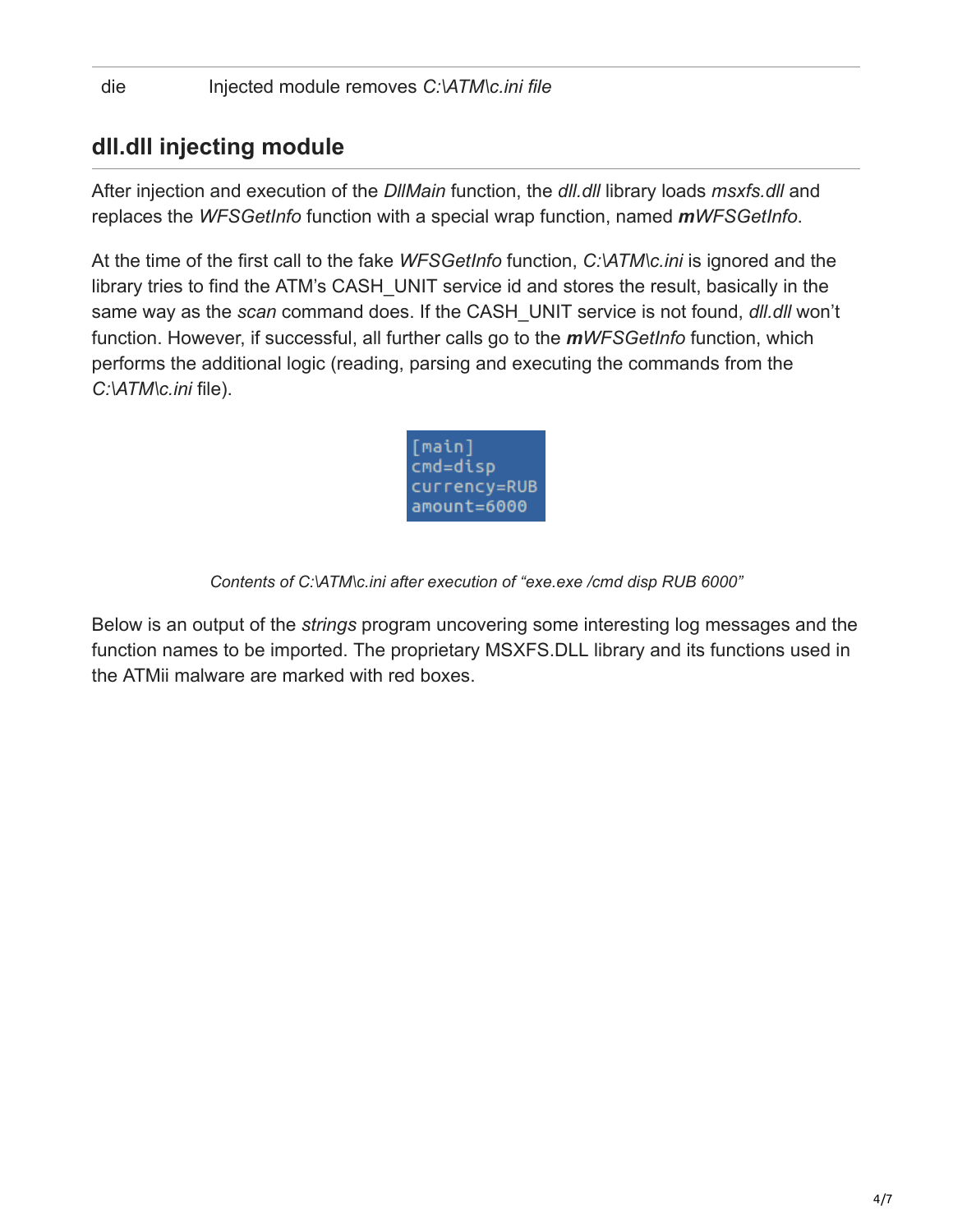\$ strings dll.dll !This program cannot be run in DOS mode. Richgq .text .rdata @.data .reloc JIt3It WFSGetInfo] **SetHooks** (%d):%s() OK: Module found CloseHandle (%d):%s() WFSGetInfo found (%d):%s() Failed to get closehandle  $(xd):xs()$  \_WFSOpen not found :-( (%d):%s() Failed to load `msxfs.dll` RemoveHooks (%d):%s() Unhooking (%d):%s() Unhooked DllMain (%d):%s() Initialize library, and search valid service (%d):%s() Hooking<br>(%d):%s() Unloading library (%d):%s() Unload functions stuff WFSFreeResult WFSUnlock **WFSLock** WFSExecute MSXFS.dll PathFileExistsW StrToIntW SHLWAPI.dll GetCurrentProcess VirtualFreeEx VirtualProtectEx VirtualAllocEx WriteProcessMemory

### **"scan" command**

Because of the architecture of [XFS](https://en.wikipedia.org/wiki/CEN/XFS), which is divided into services, the injected library first needs to find the dispense service. This command must be successfully called, because the *disp* and *info* commands depend on the service id retrieved by *scan. Scan* is automatically called after the *dll* has been injected into *atmapp.exe.*

After collecting the WFS INF CDM STATUS data, additional data gets added to the *tlogs.log*. An example can be found below:

… (387):cmd\_scan() Searching valid service (358):FindValidService() Checking device index=0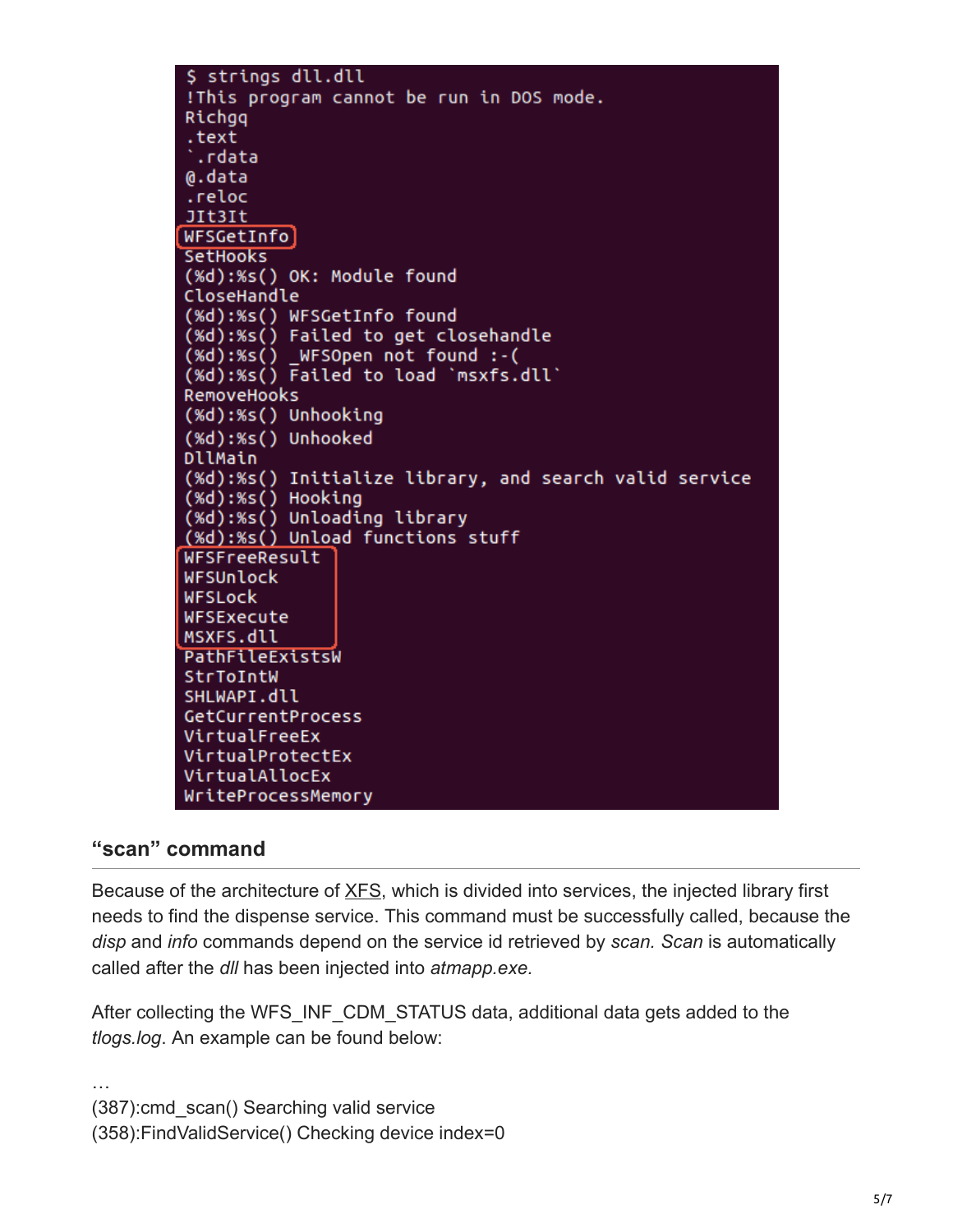(70): CheckServiceForValid() — (72):CheckServiceForValid() Waiting for lock (76):CheckServiceForValid() Device was locked (86):CheckServiceForValid() WFSGetInfo Success 0 (182):CheckServiceForValid() Done-> szDevice: WFS\_CDM\_DEVONLINE, szDispenser: WFS\_CDM\_DISPOK, szIntermediateStacker: WFS\_CDM\_ISEMPTY, szSafeDoor: WFS\_CDM\_DOORCLOSED (195):CheckServiceForValid() Unlocking device (390):cmd\_scan() Service found 0 …

*Part of a tlogs.log possible log after successfully executed "scan" command*

## **"info" command**

Before the criminals can dispense cash, they first need to know the exact contents of the different cassettes. For this, they use the *info* command which provides exhaustive information on all cassettes and their contents. The list of used XFS API functions is the same as with the *scan* command, but this time *WFSGetInfo* is called with the WFS INF CDM CASH UNIT INFO (303) constant passed as a param.

Below is an example of the data in log file returned by the *info* command.

… (502):ExecuteCmd() Executing cmd (506):ExecuteCmd() CMD = info  $(402)$ :cmd info() ! hFoundGlobalService = 0 (213):GetDeviceInformation() —— (220):GetDeviceInformation() Device locked 0 (337):GetDeviceInformation() Module: C:\program files\dtatmw\bin\atmapp\atmapp.exe Cash Unit # 1, name=SOMENAME Type: 3 Status: HIGH Currency ID: 0x52-0x55-0x42 Note Value: 5000 Notes Count: 3000 Notes Initial Count: 3000 Notes Minimum Count: 10 Notes Maximum Count: 0

*Example5 Part of a tlogs.log possible log after successfully executed "info" command*

## **"disp" command**

…